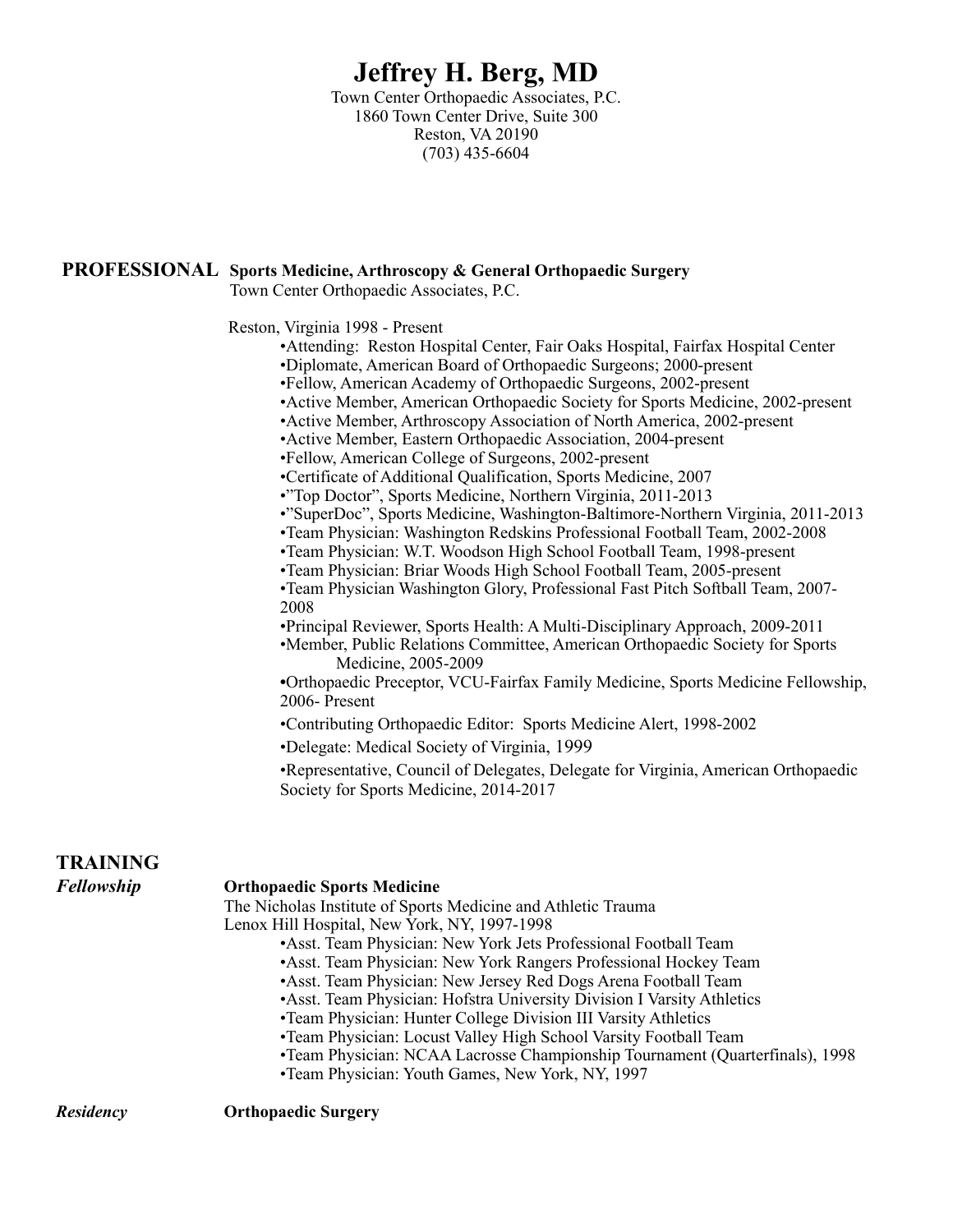|                                        | Long Island Jewish Medical Center<br>New Hyde Park, NY 1993-1997<br>•Team Physician: Maccabi Games, Long Island, NY, 1994                                                                                                                                                  |
|----------------------------------------|----------------------------------------------------------------------------------------------------------------------------------------------------------------------------------------------------------------------------------------------------------------------------|
| <i>Internship</i>                      | <b>General Surgery</b><br>Long Island Jewish Medical Center<br>New Hyde Park, NY, 1992-1993                                                                                                                                                                                |
| <b>EDUCATION</b><br><b>Graduate</b>    | <b>Doctorate of Medicine</b><br>Boston University School of Medicine Boston, MA, 1988-1992<br>•MMEDIC Graduate                                                                                                                                                             |
| <b>Undergraduate</b>                   | <b>Bachelor of Arts, Biology</b><br>Boston University Boston, MA, 1984-1988<br>•Cum Laude Graduate, GPA 3.47                                                                                                                                                               |
| <b>RESEARCH</b><br><b>Publications</b> | MARS Group. Meniscal repair outcomes in revision ACL reconstructions. Am J Sports Med.<br>(Accepted April 1, 2020)                                                                                                                                                         |
|                                        | MARS Group. Predictors of clinical outcome following revision anterior cruciate ligament<br>reconstruction. J Orthop Res. 2019 Dec; doi:10.1002/jor.24562. [Epub ahead of print] PubMed<br>PMID: 31840832. (2019 Kappa Delta Ann Doner Vaughn Award, AAOS)                 |
|                                        | MARS Group. Predictors of patient-reported outcomes at 2 years after revision anterior<br>cruciate ligament reconstruction. Am J Sports Med. 2019; 47(10):2394-2401. PubMed PMID:<br>31318611.                                                                             |
|                                        | MARS Group. Relationship between sports participation after revision anterior cruciate<br>ligament reconstruction and 2-year patient-reported outcome measures. Am J Sports Med.<br>2019; 47(9):2056-2066. PubMed PMID: 31225999; PubMed Central PMCID: PMC6939628.        |
|                                        | MARS Group. Rehabilitation predictors of clinical outcome following revision ACL<br>reconstruction in the MARS cohort. J Bone Joint Surg Am. 2019; 101(9):779-786. PubMed<br>PMID: 31045665.                                                                               |
|                                        | MARS Group. Physiologic preoperative knee hyperextension is a predictor of failure in an<br>anterior cruciate ligament revision cohort: a report from the MARS group. Am J Sports Med.<br>2018; 46(12):2836-2841. PubMed PMID: 29882693; PubMed Central PMCID: PMC6170681. |
|                                        | MARS Group, Magnussen RA, Borchers JR. Risk Factors and Predictors of Significant<br>Chondral Surface Change From Primary to Revision Anterior Cruciate Ligament<br>Reconstruction: A MOON and MARS Cohort Study. Am J Sports Med 45(12): , 2017.                          |
|                                        | MARS Group. Surgical Predictors of Clinical Outcomes After Revision Anterior Cruciate<br>Ligament Reconstruction. Am J Sports Med 45(11): 2586-2594, 2017.                                                                                                                 |
|                                        | MARS Group. Subsequent Surgery After Anterior Cruciate Ligament Reconstruction. Am J<br>Sports Med 45(9):2068-2076, 2017.                                                                                                                                                  |
|                                        | MARS Group. The Development and Early to Mid-Term Findings of the Multicenter<br>Revision ACL Study. J Knee Surg 29(7):528-532, 2016.                                                                                                                                      |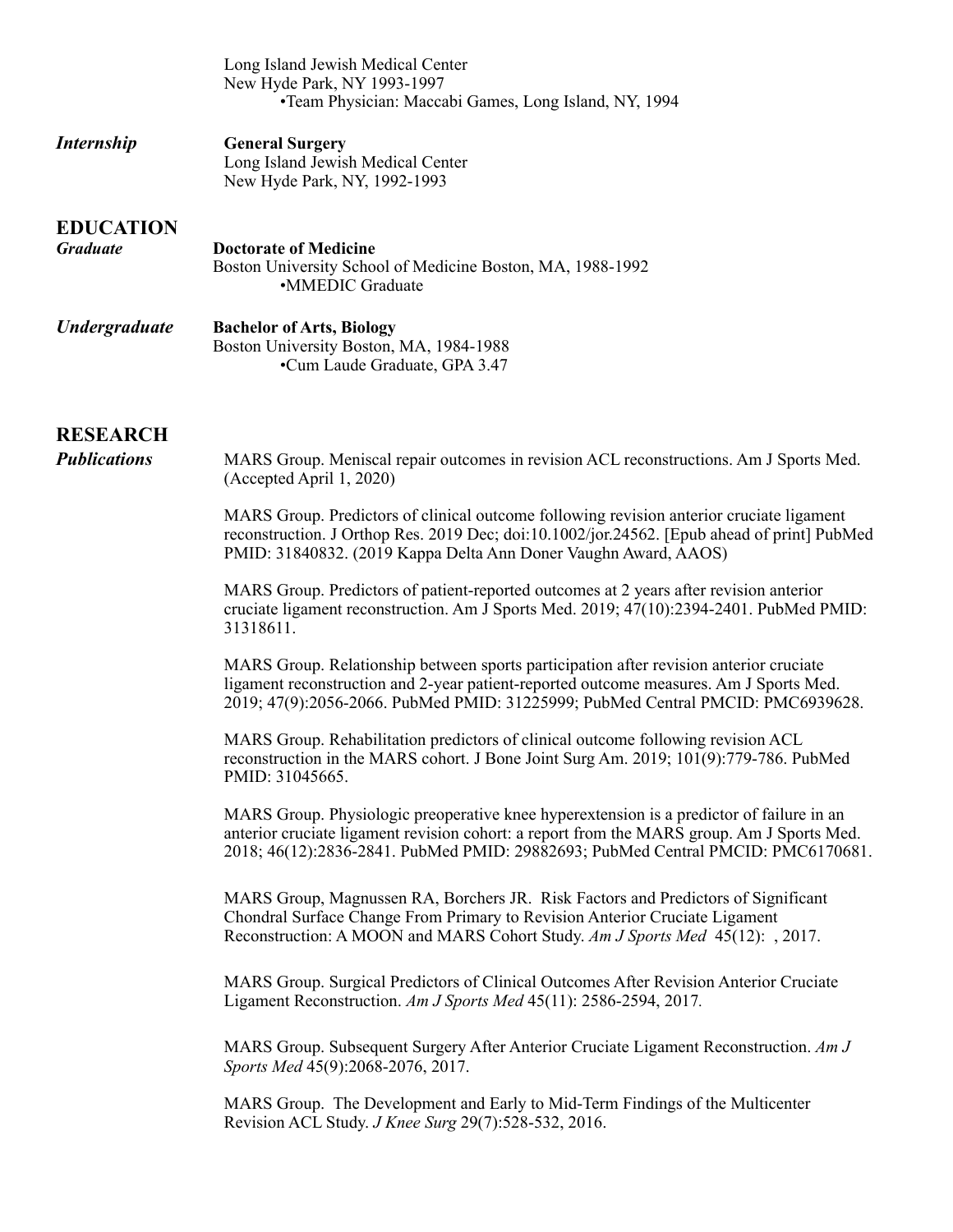MARS Group. Factors Influencing Graft Choice in Revision Anterior Cruciate Ligament Reconstruction in the MARS Group. *J Knee Surg* 29(6):458-463, 2016.

MARS Group. Meniscal and Articular Cartilage Predictors of Clinical Outcome Following Revision Anterior Cruciate Ligament Reconstruction. *Am J Sports Med* 44(7):1671-1679, 2016.

Magnussen RA, Trojani C, Granan L, Neyret P, Colombet P, Engebretsen L, Wright RW, Kaeding CC, MARS Group, SFA Revision ACL Group. Patient Demographics and Surgical Characteristics in ACL Revision: a Comparison of French, Norwegian, and North American Cohorts. *Knee Surg Sports Traumatol Arthrosc* 23(8):2339-2348, 2015.

Brophy, Haas, HustonNwosu, The MARS Group and Wright. Association of Meniscal Status, Lower Extremity Alignment, and Body Mass Index With Chondrosis at Revision Anterior Cruciate Ligament Reconstruction. Am J Sports Med 2015 July;43(7):1616-1622.

Matava MJ, Arciero RA, Baumgarten KM, Carey JL, DeBerardino TH, Hame SL, Hannafin JA, Miller BS, Nissen CW, Taft TN, Wolf BR, Wright RW and the MARS Group. Multirater Agreement of the Causes of Anterior Cruciate Ligament Reconstruction Failure. *Am J Sports Med* 43(2):310-319, 2015.

 The MARS Group, Wright RW. Effect of Graft Choice on the Outcome of Revision Anterior Cruciate Ligament reconstruction in the Multicenter ACL Revision Study (MARS) Cohort. Am J Sports Med 2014 Oct;42(10):2301-2310.

 The MARS Group. Osteoarthritis Classification Scales: Interobserver Reliability and Arthroscopic Correlation, JBJS (Am). 2014 96(14).

MARS Group. Radiographic Findings in Revision Anterior Cruciate Ligament Reconstructions from the MARS Cohort. *J Knee Surg* 26(4):239-247, 2013.

Chen JL, Allen CR, Stephens TE, Haas AK, Huston LJ, Wright RW, Feeley BT and the Multicenter ACL Revision Study (MARS) Group. Differences in Mechanisms of Failure, Intraoperative Findings, and Surgical Characteristics Between Single- and Multiple-Revision ACL Reconstructions. *Am J Sports Med* 41(7):1571-1578, 2013. MARS Group. Radiographic Findings in Revision Anterior Cruciate Ligament Reconstructions from the MARS Cohort. J Knee Surg. 2013 Feb 12. [Epub ahead of print] PMID:23404491

 Morgan JA, Dahm D, Levy B, Stuart MJ; MARS Study Group. Femoral tunnel malposition in ACL revision reconstruction. J Knee Surg. 2012 Nov;25(5):361-8. doi: 10.1055 s-0031-1299662. Epub 2012 May 3.PMID:23150344[PubMed - in process]

 Brophy RH, Wright RW, David TS, McCormack RG, Sekiya JK, Svoboda SJ, Huston LJ, Haas AK, Steger-May K, MARS Group. Association Between Previous Meniscal Surgery and the Incidence of Chondral Lesions at Revision Anterior Cruciate Ligament Reconstruction. Am J Sports Med 2012 Feb 28.

 Borchers JR, Pedroza AD, Kaeding CC, Huston LJ, Haas AK, Spindler KP, Wright RW, et. al. Intra-articular Findings in Primary and Revision Anterior Cruciate Ligament Reconstruction Surgery: A Comparison of the MOON and MARS Study Groups. Am J Sports Med 2011:39(9):1889-93.

 MARS Group, Wright RW, Huston LJ, Spindler KP, Dunn WR, Haas AK, Allen CR, Cooper DE, DeBerardino TM, Lantz BB, Mann BJ, Stuart MJ. Descriptive epidemiology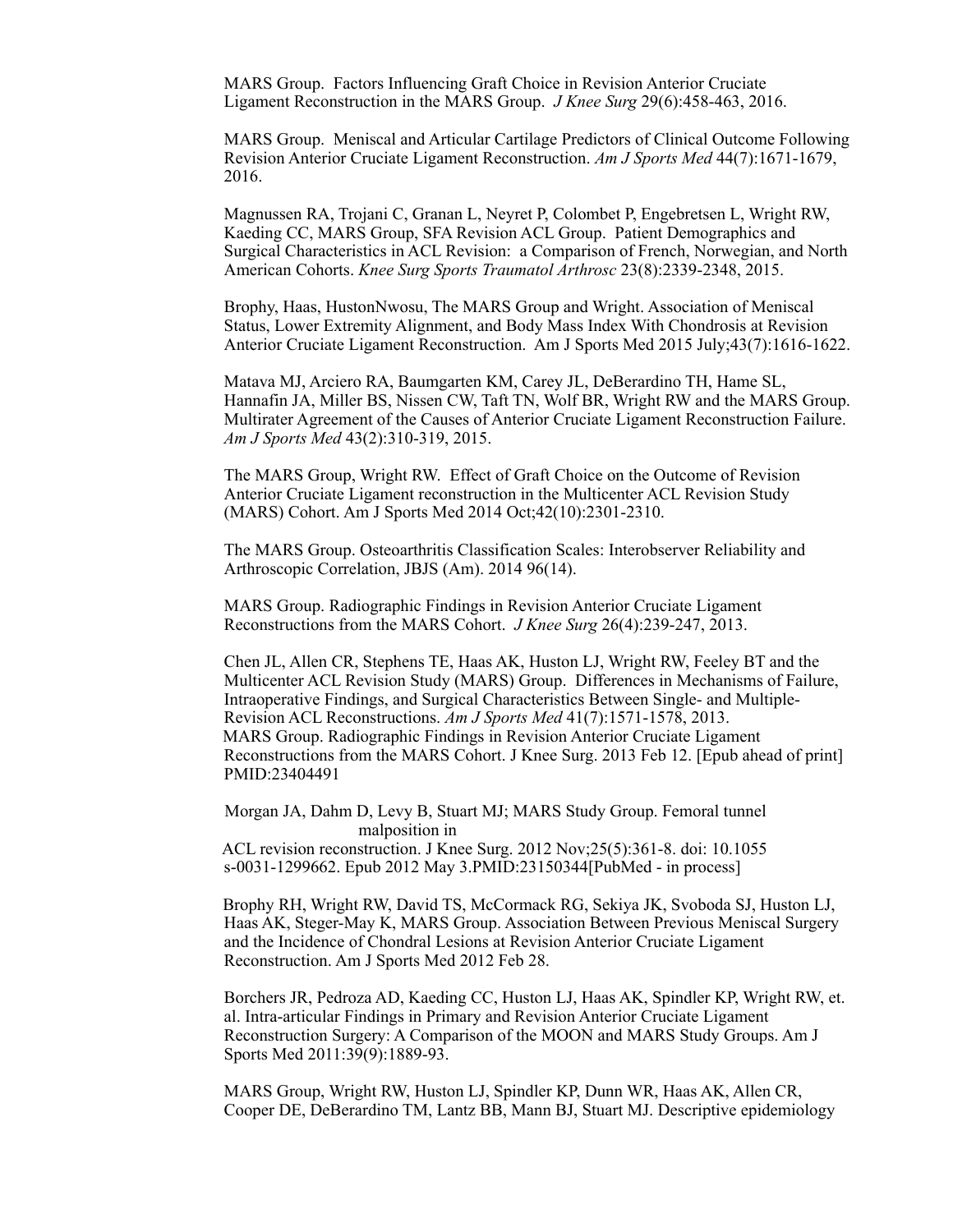|                        | of the Multicenter ACL Revision Study (MARS) cohort. Am J Sports Med. 2010<br>Oct;38(10):1979-86. doi: 10.1177/0363546510378645. PMID:20889962                                                                                                                        |
|------------------------|-----------------------------------------------------------------------------------------------------------------------------------------------------------------------------------------------------------------------------------------------------------------------|
|                        | Pateder DB, Berg JH, Thal R. Neck and Shoulder Pain: Differentiating Cervical Spine<br>Pathology From Shoulder Pathology, J Surg Orthop Adv. 2009:18(4): 170-4.                                                                                                       |
|                        | Tyler TF, Hershman EB, Nicholas SJ, Berg, JH. Evidence of Abnormal Anteroposterior<br>Patellar Tilt in Patients with Patellar Tendinitis with Use of a New Radiographic<br>Measurement. AM J Sport Med. 2002; 30(3).                                                  |
|                        | Berg JH, Thal R, Tamai J. A Comparison of Capsular Shift in Medially Based Repairs for<br>Glenohumeral Instability [Abstract]; Arthroscopy 2000;16(4).                                                                                                                |
|                        | Berg JH, Thal R, Tamai J. Medial Capsular Resection: A Technique for Shoulder Instability<br>[Abstract]; Arthroscopy 2000; 16(4).                                                                                                                                     |
|                        | Hughes P, Berg JH. A Single Alternative to Surgery for Chronic Achilles<br>Tendinosis. Sports Medicine Alert 1999; 5 (5):38-41                                                                                                                                        |
|                        | Siegel JA, Berg JH, The Ottawa Ankle Rules and the Buffalo Modification in the Non-<br>Emergency Setting. Sports Medicine Alert 1998;4(10): 85-86.                                                                                                                    |
|                        | Berg JH, Silveri C, Harris, M. A Variant of the Lisfranc Fracture-Dislocation: A<br>Case Report and Review of the Literature. Journal of Orthopaedic Trauma 1998;12(5):<br>366-9.                                                                                     |
|                        | Berg JH, Hershman EB. Improving the Treatment of Ankle Sprains: Utilization of<br>Piroxicam. Sports Medicine in Primary Care 1998; 4(1): 2-4.                                                                                                                         |
| <b>Chapters</b>        | Watnik NF, Berg JH. Arthroscopic Percutaneous Fixation of Tibial Plateau Fractures. In<br>Tornetta III, P (ed.): Techniques in Fracture Surgery. St. Louis, 2001, Mosby.                                                                                              |
|                        | Hershman EB, Berg JH. Brachial Plexus Injuries in the Athlete. In Garret WE (ed.):<br>Textbook of Sports Medicine. Baltimore, 2000, Williams and Wilkins.                                                                                                             |
| <b>Web-Based Media</b> | Wright RW, Miller MD. Revision Anterior Cruciate Ligament Reconstruction Graft<br>Choice Impact on Outcome in the MARS Cohort. In Depth Podcast. Am J Sports Med<br>September 11, 2014                                                                                |
| <b>Presentations</b>   |                                                                                                                                                                                                                                                                       |
|                        | MARS Group. Meniscal and Articular Cartilage Predictors of Outcome Following<br>Revision ACL Reconstruction: A 6-Year Follow-up Study. 19th ESSKA Congress - Milan,<br>Italy (MEETING CANCELLED due to Covid-19 pandemic).                                            |
|                        | MARS Group. Meniscal and Articular Cartilage Predictors of Outcome Following<br>Revision ACL Reconstruction: A 6-Year Follow-up Study. American Academy of<br>Orthopaedic Surgeons 2020 Annual Meeting - Orlando, FL (MEETING CANCELLED due<br>to Covid-19 pandemic). |
|                        | MARS Group. Reoperation and Failure Rate at Six Years Following Revision ACL<br>Reconstruction: A MARS Cohort Study. American Orthopaedic Society for Sports<br>Medicine 2019 Annual Meeting - Boston, MA.                                                            |
|                        | MARS Group. Effect of Graft Choice on the 6-Year Outcome of a Revision Anterior<br>Cruciate Ligament Reconstruction in the Multicenter ACL Revision Study (MARS)                                                                                                      |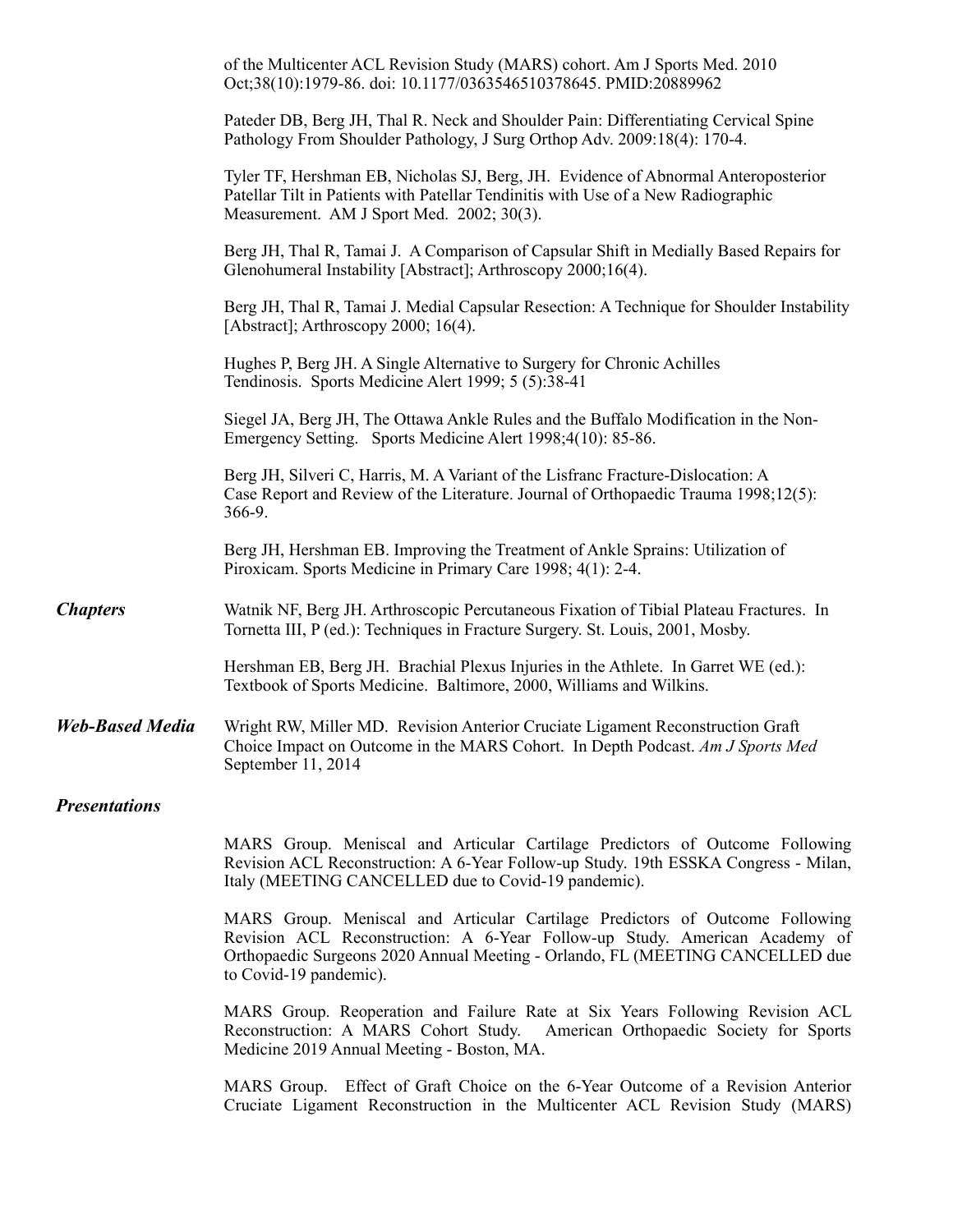Cohort. American Orthopaedic Society for Sports Medicine 2019 Annual Meeting - Boston, MA.

 MARS Group. Does Revision ACL Graft Choice Predict Outcome in Sports Function and Activity Level? The 45th Annual Herodicus Society Meeting - Brewster, MA.

 MARS Group. Predictors of Patient Reported Outcomes at Two Years Following Revision ACL Reconstruction in the MARS Cohort. (E-Poster). ISAKOS 12th Biennial Congress - Cancun, Mexico.

 MARS Group. Meniscus Repair in the Setting of Revision ACL Reconstruction: Results from the MARS Cohort. (E-Poster). ISAKOS 12th Biennial Congress - Cancun, Mexico.

 MARS Group. Effect of Graft Choice on the Six-Year Outcome of Revision Anterior Cruciate Ligament (ACL) Reconstruction in the Multicenter ACL Revision Study (MARS) Cohort. American Academy of Orthopaedic Surgeons 2019 Annual Meeting - Las Vegas, NV.

 MARS Group, MOON Group. Risk Factors for Infection Following Revision Anterior Cruciate Ligament Reconstruction (Poster). American Academy of Orthopaedic Surgeons 2018 Annual Meeting - New Orleans, LA.

 MARS Group. Return to Play and Risks for Reinjury Following Revision Anterior Cruciate Ligament Reconstruction in Soccer Athletes. American Academy of Orthopaedic Surgeons 2018 Annual Meeting - New Orleans, LA.

 MARS Group. Predictors of Patient Reported Outcomes at 2 Years Following Revision ACL Reconstruction in the MARS Cohort. ACL Study Group Meeting - Queenstown, New Zealand.

 MARS Group. The Use of Allograft Tissue for Primary ACL Reconstruction is Associated with Increased Odds of Progression of Patellofemoral Articular Cartilage Damage Between Primary and Revision Surgery. American Orthopaedic Society for Sports Medicine 2017 Annual Meeting - Toronto, Ontario, Canada.

 MARS Group. The Use of Allograft Tissue for Primary ACL Reconstruction is Associated with Increased Odds of Progression of Patellofemoral Articular Cartilage Damage Between Primary and Revision Surgery. American Orthopaedic Society for Sports Medicine 2017 Annual Meeting - Toronto, Ontario, Canada.

 MARS Group. Meniscus Repair Outcomes in the Revision ACL Reconstruction Setting: Results from the MARS Group. The International Society of Arthroscopy, Knee Surgery, and Orthopaedics Sports Medicine (ISAKOS) 11th Biennial Congress - Shanghai, China.

 MARS Group. Subsequent Surgery After Revision Anterior Cruciate Ligament Reconstruction: Rates and Risk Factors from a Multicenter Cohort. (Poster Presentation). American Orthopaedic Society for Sports Medicine 2016 Annual Meeting - Colorado Springs, CO.

 MARS Group. Risk Factors at Time of Primary ACL Reconstruction that Contribute to Significant Chondral Surface Change at Time of Revision ACL Reconstruction: A Prospective Study from the MOON and MARS Cohorts. American Orthopaedic Society for Sports Medicine 2016 Annual Meeting - Colorado Springs, CO.

 Cooper DE, Dunn WR, Wright RW, Haas A, Huston LJ, MARS Group. Knee Hyperextension as a Predictor of Failure in Revision ACL Reconstruction: A Prospective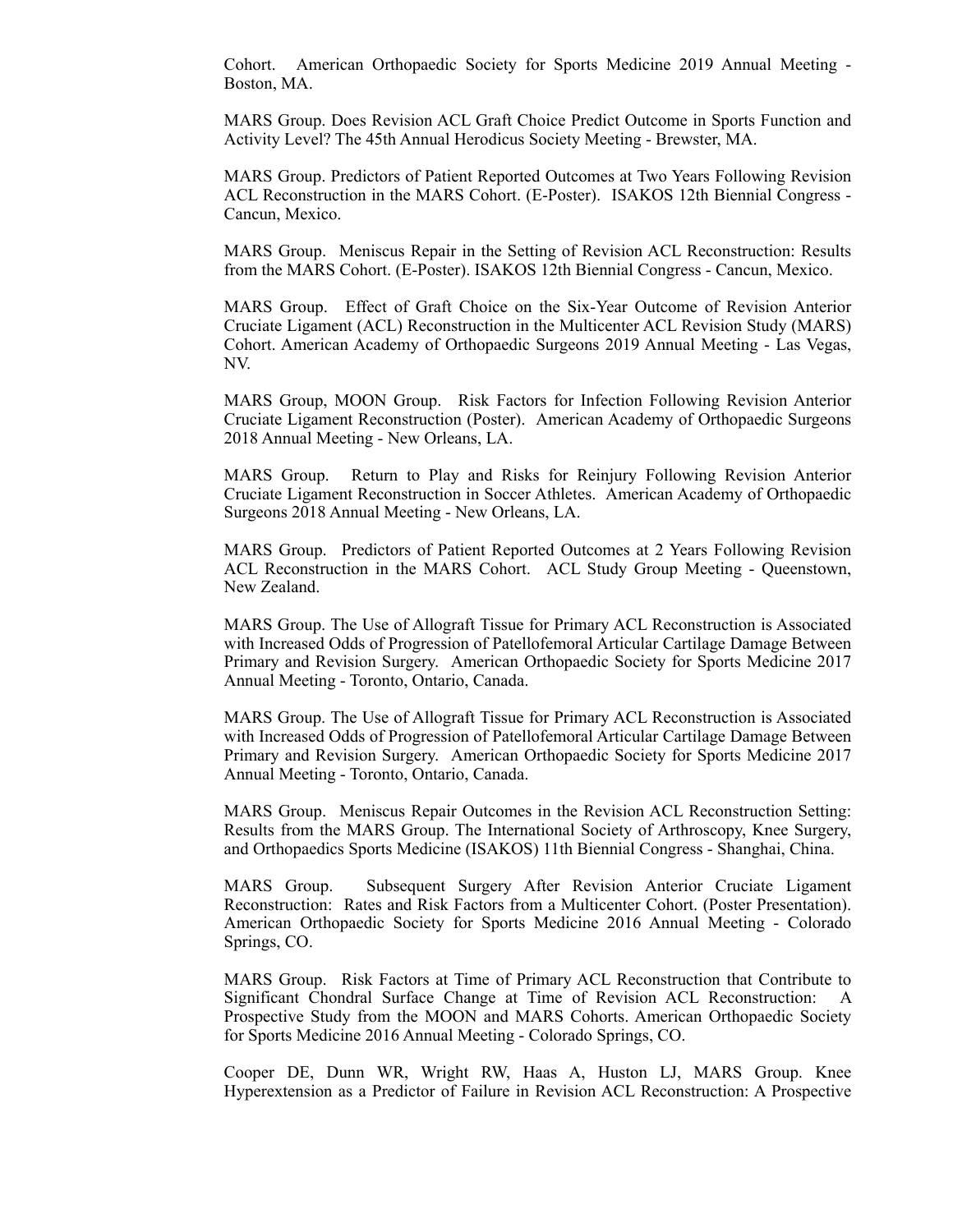Cohort Study. (Paper Presentation). American Orthopaedic Society for Sports Medicine 2016 Annual Meeting, Colorado Springs, CO, July, 2016.

MARS Group. Rehabilitation Predictors of Clinical Outcome following Revision ACL Reconstruction. (Paper Presentation). American Orthopaedic Society for Sports Medicine 2016 Annual Meeting , Colorado Springs, CO, July, 2016.

MARS Group, Wright RW. Surgical Predictors of Clinical Outcome following Revision Anterior Cruciate Ligament Reconstruction (Paper Presentation). American Academy of Orthopaedic Surgeons 2016 Annual Meeting, Orlando, FL. March, 2016.

 Brophy, Haas, Huston, Nwosu, MARS Group, Wright. Association of Meniscal Status and Lower Extremity Alignment with Chondrosis at the Time of Revision ACL Reconstruction. AOSSM, 41st Annual Meeting, Orlando, FL, July 2015.

Brophy RH, Haas AK, Huston LJ, Nwosu SK, MARS Group, Wright RW. The Association of Meniscal Status, Lower Extremity Alignment and Body Mass Index with Chondrosis at the Time of Revision Anterior Cruciate Ligament Reconstruction. Herodicus Society Forty-First Annual Meeting, Lyon, France. June, 2015.

MARS Group, Wright RW. Meniscal and Articular Cartilage Predictors of Clinical Outcome following Revision ACL Reconstruction (Paper Presentation). American Academy of Orthopaedic Surgeons 2015 Annual Meeting, Las Vegas, NV March, 2015.

Wright RW. MARS. NFL Physicians Society Annual Scientific Session, Indianapolis, IN, February, 2015.

Wright RW. What Have We learned from MOON and MARS. Dickson Lecturer, Cleveland Orthopaedic Society, Department of Orthopaedic Surgery, Cleveland Clinic, Cleveland, OH, December, 2014.

MARS Group. O'Donoghue Award – Revision Anterior Cruciate Ligament Reconstruction Graft Choice Impact on Outcome in the MARS Cohort. American Orthopaedic Society for Sports Medicine, Seattle, WA July, 2014.

Wright RW. Graft Choice Propensity from the Multi-Center ACL Revision Study (MARS) Group. ACL Study Group, Cape Town, South Africa January, 2014.

Wright RW, Haas A, Huston L, Dunn WR, MARS Group. Reoperation Rates for Revision ACL Reconstruction Patients at 2 Year Follow Up (Paper Presentation #233). International Society of Arthroscopy, Knee Surgery and Orthopaedic Sports Medicine 9th Biennial Congress 2013, Toronto, Canada, May, 2013.

Wright RW. Graft Choice Propensity Scores from the MARS Cohort. 2012 Herodicus Society Annual Meeting, White Sulphur Springs, West Virginia, July, 2012.

Wright, RW. Radiographic Findings in Revision ACL Reconstruction from the MARS Cohort. National Football League Team Physicians Society Meeting, Indianapolis, Indiana, February, 2012.

Wright RW. MARS Data Update. American Academy of Orthopaedic Surgeons 2012 Annual Meeting, American Orthopaedic Society for Sports Medicine Specialty Day, San Francisco, California, California. February, 2012.

Brophy RH, David TS, McCormack RG, Sekiya JK, Svoboda SJ, Huston LJ, Haas AH, Wright RW. (Previous Partial Meniscectomy Increases Incidence of Chondrosis at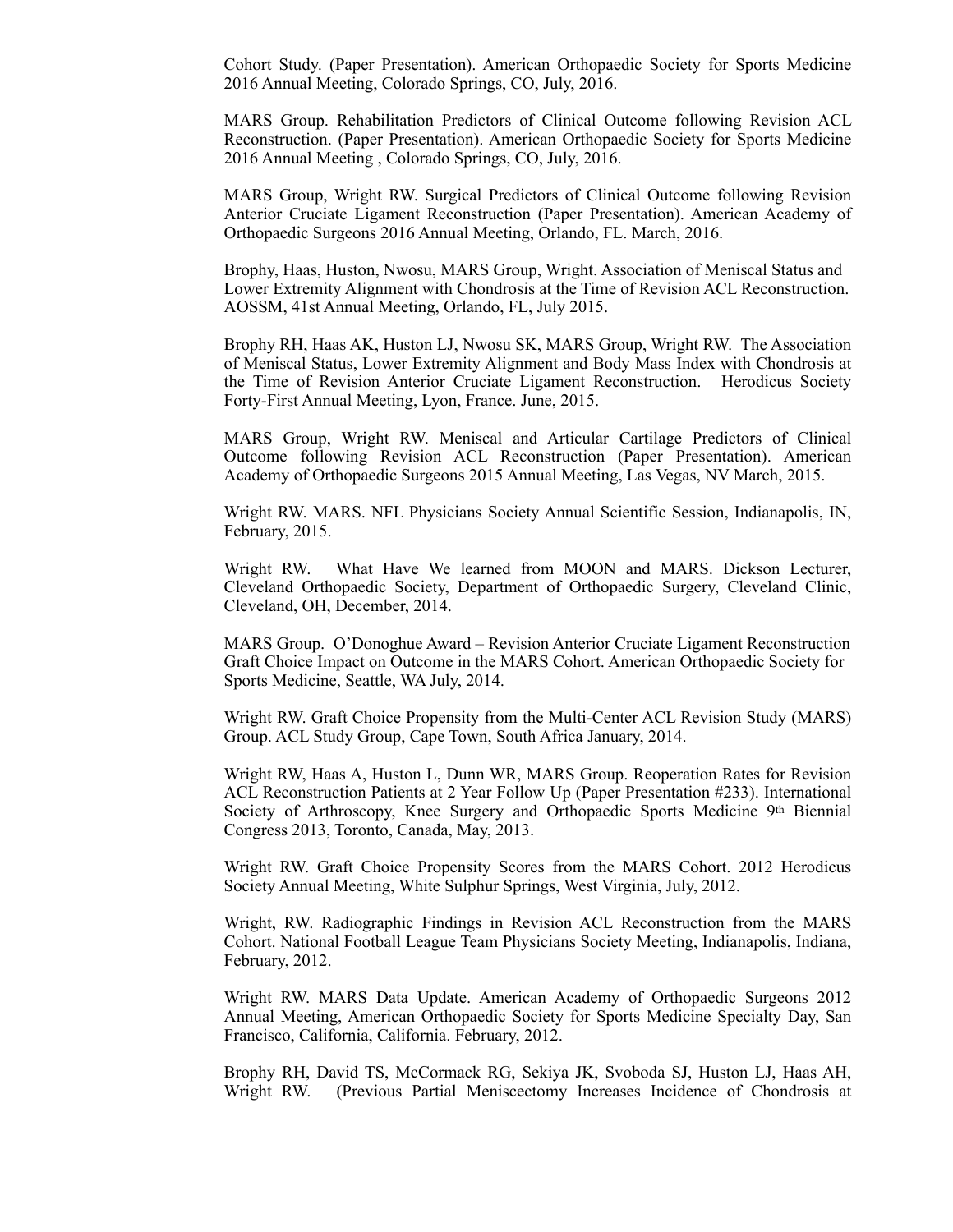Revision ACL Reconstruction in MARS Cohort. Paper Presentation). American Academy of Orthopaedic Surgeons 2012 Annual Meeting, San Francisco, February, 2012.

Berg JH. Shoulder Instability, Virginia Athletic Trainers' Annual Conference, Richmond, VA, January 14, 2012.

Matava MJ, Wright RW, Arciero RA, Baumgartner KM, Carey JL, DeBerardino TM, Hame SL, Hannafin JA, Miller BS, Nissen CW, Taft TN, Wolf BR, Mitchell R, MARS Group. Inter-rater Reliability in the Etiology of ACL Graft Failure: A Radiographic & Video Analysis of the MARS Cohort. Herodicus Society 2011 Annual Meeting, Sun Valley, Idaho, June, 2011.

\*Wright, RW, MARS Group. Revision ACL Reconstruction: Reinjury Mechanism, Failure Mode and Graft Choice from the Multi-Center ACL Revision Study (MARS) Group. International Society of Arthroscopy, Knee Surgery & Orthopaedic Sports Medicine, Osaka, Japan, April, 2009.

\*Wright RW, Brophy RH, Hass AK, Huston LJ, Mann BJ, Spindler KP and the MARS Group. Revision ACL Reconstruction: Meniscal Injury Occurrence and Treatment from the Multi-Center ACL Revision Study (MARS) Group. American Orthopaedic Society for Sports Medicine Specialty Day, Las Vegas, Nevada, February 2009.

 The MARS Group. Revision ACL Reconstruction: Chondral Injury Occurrence and Treatment from the MARS Group, MARS Group. AAOS, Las Vegas, NV, February 25, 2009

The MARS Group. Revision ACL Reconstruction: Meniscal Injury Occurrence and Treatment from the MARS Group, MARS Group. AAOS, Las Vegas, NV, February 25, 2009

The MARS Group. Demographics of the Initial Multi-Center ACL Revision Study (MARS) Cohort: A Descriptive Study, MARS Group. AAOS, Las Vegas, NV. February 25, 2009

The MARS Group. Revision ACL Reconstruction: Meniscal Injury Occurrence and Treatment from the Multi-Center ACL Revision Study (MARS) Group, MARS Group. AOSSM Specialty Day, Las Vegas, NV, February 28, 2009

 Berg JH. Challenges in Shoulder Arthritis. Panel Discussion and Case Presentations: What To Do When, Annual Advances in Arthritis, Arthroplasty and Trauma, Washington D.C., September 11, 2008

 Berg JH. Shoulder Hemiarthroplasty: Who Needs the Glenoid Component?, Annual Advances in Arthritis, Arthroplasty and Trauma, Washington D.C., September 11, 2008

 Berg JH. Exposures in Shoulder Surgery, Annual Advances in Arthritis, Arthroplasty and Trauma, Washington D.C., September 11, 2008

 Berg JH. Challenges in Upper Extremity Trauma. Panel Discussion and Case Presentations: What To Do When? Advances in Arthritis, Arthroplasty and Trauma, Washington D.C., September 11, 2008

 Berg JH. Acute Clavicular Injuries: Surgical Fixation Techniques. Annual Advances in Arthritis, Arthroplasty and Trauma, Washington D.C., September 11, 2008 Wright, RW, Huston, LJ, Mann, BJ, Spindler, KP, MARS Group, Revision ACL Reconstruction: Reinjury Mechanism, Failure Mode and Graft Choice from the Multi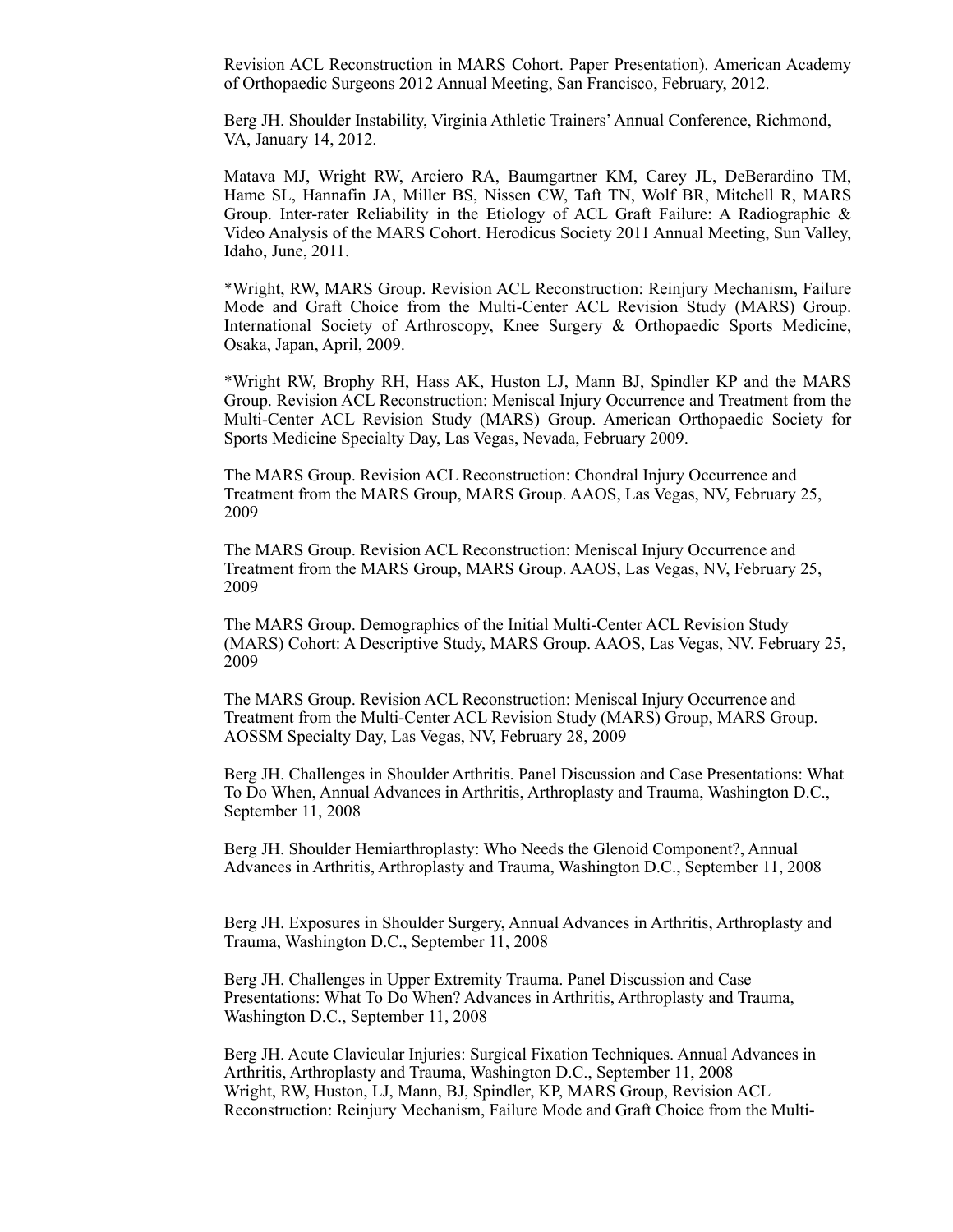Center ACL Revision Study (MARS) Group, 34th Annual Meeting, AOSSM, Orlando, FL, July 10, 2008

Wright RW, MARS Study Group, Multi-Center ACL Revision Study (MARS). American Orthopaedic Society for Sports Medicine 2008 Annual Meeting , Orlando, Florida.

Berg JH. Exposures in Shoulder Surgery. Annual Advances in Arthritis, Arthroplasty and Trauma, Washington D.C., September 28, 2007

 Berg JH. Arthroscopic Shoulder Surgery, Panel Discussion. Annual Advances in Arthritis, Arthroplasty and Trauma, Washington D.C., September 28, 2007

 Hershman E, Tyler T, Berg JH, McHugh M. Radiographic Evidence of Abnormal Position in Patients with Patellar Tendinitis. 27<sup>th</sup> Annual Meeting, AOSSM. Keystone, CO. July 1, 2001

 Berg JH, Thal, R, Tamai J. A Comparison of Capsular Shift in Medially Based Repairs for Glenohumeral Instability: A Cadaveric Study. International Arthroscopy, Knee Surgery and Orthopaedic Sports Medicine Congress. Buenos Aires, Argentina. May 23, 2000.

Berg JH, Thal R, Tamai J. A Comparison of Capsular Shift in Medially Based Repairs for Glenohumeral Instability: A Cadaveric Study. 2000 Annual Meeting, Arthroscopy Association of North America. Miami Beach, Florida. April 15, 2000.

Berg JH, Thal R, Tamai J. Medial Capsular Resection: A Technique for Shoulder Instability. 2000 Annual Meeting, Arthroscopy Association of North America. Miami Beach, Florida. April 15, 2000.

Berg JH, Tyler TF, Touliopolous SJ, Burra G, Hershman EB, Nicholas SJ, Gleim GW. A Measurement of Sagittal Patellofemoral Alignment: The Patellofemoral Anterior-Posterior Tilt Angle. Annual Fellow's Day Symposium. West Point Military Academy. West Point, NY. May 21, 1998.

 Kolstad K, Berg JH, Browne MG, Nicholas SJ, Gleim GW. Volume Measurement of the Shoulder Following Electrothermal Capsulorraphy. Annual Fellow's Day Symposium. West Point Military Academy. West Point, NY. May 21, 1998.

 Berg JH, Tyler TF, Touliopolous SJ, Burra G, Hershman EB, Nicholas SJ, Gleim GW. A Measurement of Sagittal Patellofemoral Alignment: The Patellofemoral Anterior Posterior Tilt Angle. Annual Alumni Day. Lenox Hill Hospital. New York, NY. May 15, 1998.

Kolstad K, Berg JH, Browne MG, Nicholas SJ, Gleim GW. Volume Measurement of the Shoulder following Electrothermal Capsulorraphy. Annual Alumni Day. Lenox Hill Hospital. New York, NY. May 15, 1998.

Berg JH, Nascone J, Stevens L, Marwin SE. Heterotopic Ossification Following the Modified Direct Lateral Approach to the Hip. Annual Research Conference. Long Island Jewish Medical Center. New Hyde Park, NY. June 18, 1997.

Hyde JA, Berg JH, Siegel JA, Dines DM, Olson T. Rotator Cuff Morphology in the Elderly. Annual Research Conference. Long Island Jewish Medical Center. New Hyde Park, NY. June 18, 1997.

Berg JH, Facibene WA, Handelsman JE. Infrapatellar Realigmnent in the Skeletally Immature Child. New York Academy of Medicine, Pediatric Orthopaedic Meeting. New York, NY. May 8, 1997.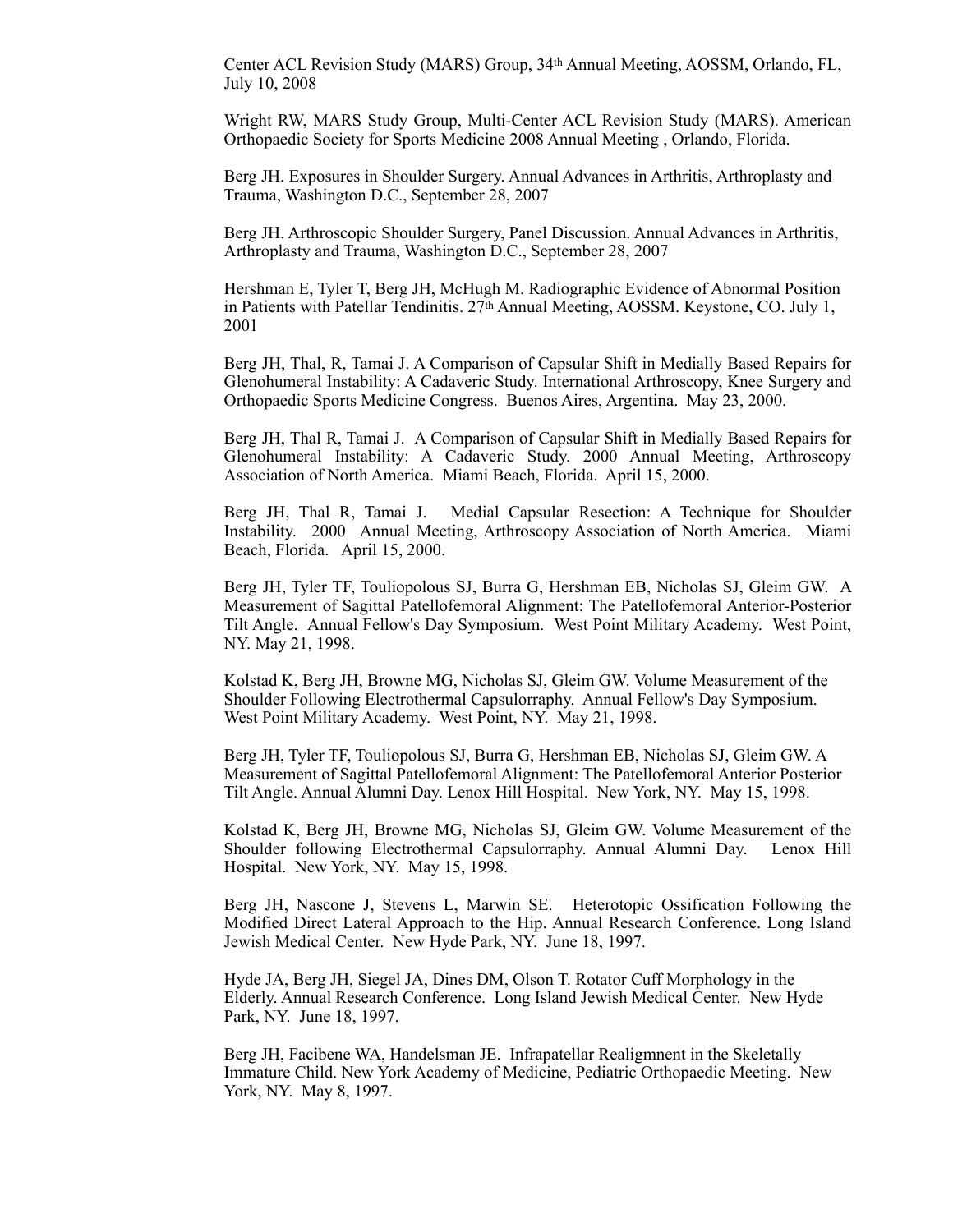| <b>Posters</b>                       | MARS Group. Subsequent Surgery After Revision Anterior Cruciate Ligament<br>Reconstruction: Rates and Risk Factors from a Multicenter Cohort. (Poster Presentation).<br>American Orthopaedic Society for Sports Medicine 2016 Annual Meeting, Colorado<br>Springs, CO, July, 2016.                                                                                     |
|--------------------------------------|------------------------------------------------------------------------------------------------------------------------------------------------------------------------------------------------------------------------------------------------------------------------------------------------------------------------------------------------------------------------|
|                                      | Kaeding C, MARS Group. Risk Factors at Time of Primary ACL Reconstruction that<br>Contribute to Significant Chondral Surface Change at Time of Revision ACL<br>Reconstruction: A Prospective Study from the MOON and MARS Cohorts. (Paper<br>Presentation). American Orthopaedic Society for Sports Medicine 2016 Annual Meeting,<br>Colorado Springs, CO, July, 2016. |
|                                      | Wright RW, Huston LJ, Haas AK, Dunn WR, MARS Group. Graft Choice Propensity from<br>the MARS Cohort. (Poster Presentation) American Orthopaedic Association 2013 Annual<br>Meeting, Denver, Colorado, June, 2013.                                                                                                                                                      |
|                                      | Wright RW, Ross JR, Haas AK, Huston LJ, Carey J, MARS Group. Osteoarthritis<br>Classification Scales: Reliability and Arthroscopic Correlation. (Poster Presentation).<br>American Orthopaedic Association 2013 Annual Meeting, Denver, Colorado. June, 2013.                                                                                                          |
|                                      | Wright RW, Ross JR, Haas A, Huston L, Carey J, MARS Group.<br>Osteoarthritis<br>Classification Scales: Reliability and Arthroscopic Correlation (E-Poster). International<br>Society of Arthroscopy, Knee Surgery and Orthopaedic Sports Medicine 9th Biennial<br>Congress 2013 – Toronto, Canada, May, 2013.                                                          |
|                                      | Hnatko CL, Berg JB, Miller DM. Acute Calcific Periarthritis of the Carpal Tunnel,<br>American Medical Society of Sports Medicine. Tampa, FL, April 27, 2009.                                                                                                                                                                                                           |
| <b>Other</b>                         | Berg JH, Silveri C, Harris M. A Variant of the Lisfranc Fracture-Dislocation: A Case Report<br>and Review of the Literature. Third Place Winner of the Annual Academic Competition.<br>Long Island Jewish Medical Center. June 1997.                                                                                                                                   |
|                                      | Berg JH, Doppelt S, Lavine L. Cervical Spine Fractures. Why Are They Missed?<br>Causes and Consequences. 1993.                                                                                                                                                                                                                                                         |
| <b>TEACHING</b><br><b>INSTRUCTOR</b> | Shoulder Arthroscopy. 17th Annual Fall AANA Meeting, Palm Desert, CA. November, 1998.<br>Arthroscopic and Gross Anatomy of the Knee and Shoulder. Nicholas Institute of Sports<br>Medicine. New York, NY. January, 1998.                                                                                                                                               |
| <b>AWARDS</b>                        | 2019 Kappa Delta Ann Doner Vaughn Award, AAOS - MARS Group. Predictors of clinical<br>outcome following revision anterior cruciate ligament reconstruction. J Orthop Res. 2019 Dec.                                                                                                                                                                                    |
|                                      | 2014 The American Orthopaedic Society for Sports Medicine O'Donoghue Sports Injury<br>Research Award - "Revision Anterior Cruciate Ligament Reconstruction Graft Choice Impact<br>on Outcome in the MARS Cohort", AOSSM Annual Meeting, Seattle, WA. July 11, 2014                                                                                                     |
|                                      | "Top Doctor", Sports Medicine, Northern Virginia, 2011-2013<br>"SuperDoc", Sports Medicine, Washington-Baltimore-Northern Virginia, 2011-2013                                                                                                                                                                                                                          |
| <b>MEMBERSHIPS</b>                   | American Academy of Orthopaedic Surgeons<br>American Orthopaedic Society for Sports Medicine<br>Arthroscopy Association of North America                                                                                                                                                                                                                               |